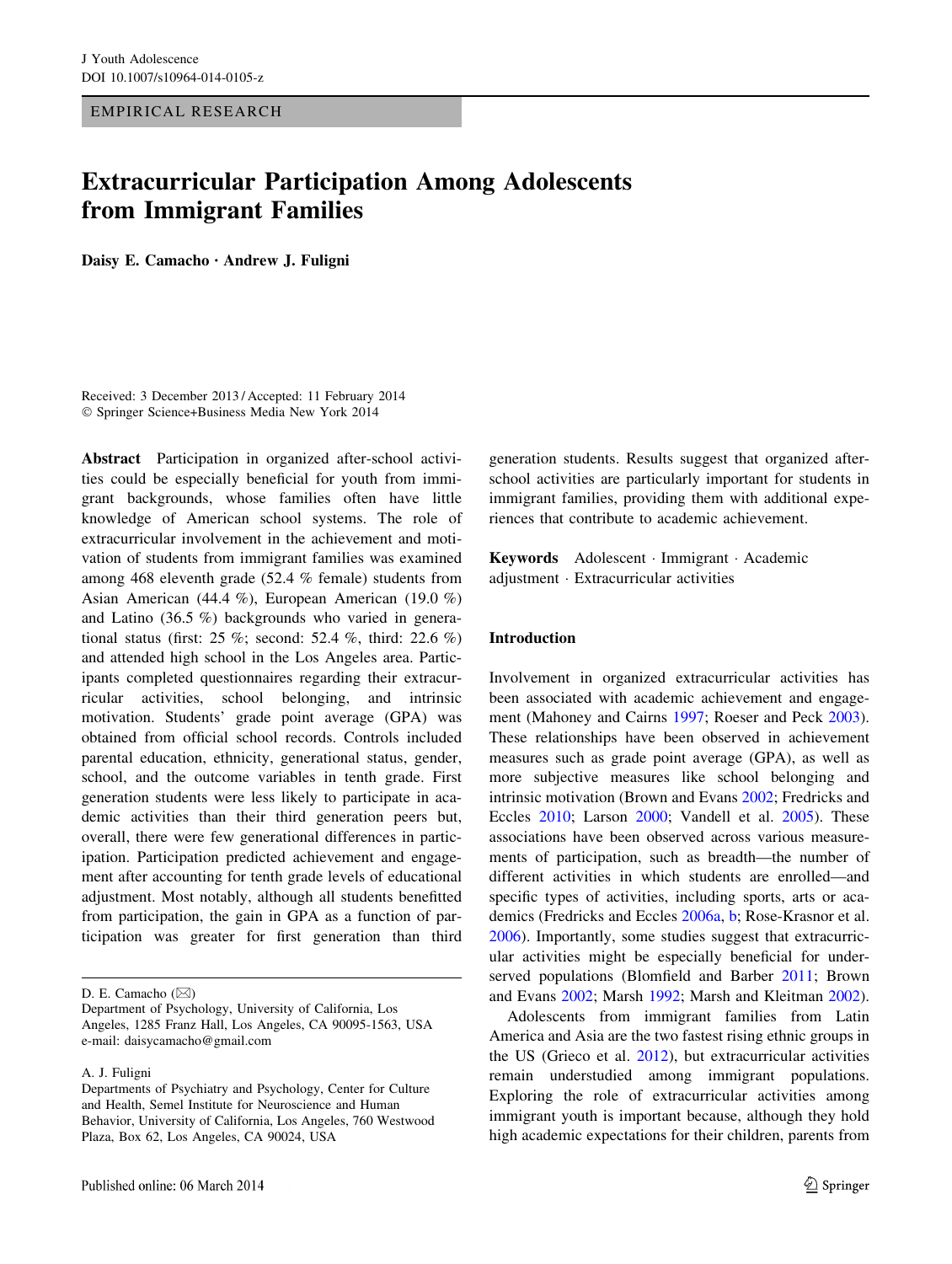immigrant backgrounds also report a lack of familiarity with factors useful for navigating the American school system (Fuligni and Fuligni [2007;](#page-10-0) Kirk et al. [2011](#page-10-0)). Extracurricular activities, therefore, could serve to enhance the achievement and motivation of early generations of immigrant youth by mitigating the relative lack of social capital in this population (Pong et al. [2005](#page-11-0); Suárez-Orozco and Suárez-Orozco [1995\)](#page-11-0). In the current article, we explored the dynamics of extracurricular participation among students from immigrant families by examining generational variations in the level of involvement in extracurricular activities during high school as well as in the academic outcomes of such involvement.

#### Academic Outcomes and Extracurricular Involvement

Extracurricular involvement has been associated with a variety of academic outcomes, and our study focused on actual achievement, school belonging and intrinsic motivation. Relative to other types of out-of school activities like parent, sibling and self-care, students who participate in extracurricular activities have higher GPAs, even while controlling for previous levels of achievement (Mahoney et al. [2005](#page-11-0)). Furthermore, this relationship has been found across development (Cooper et al. [1999;](#page-10-0) Fredricks and Eccles [2010\)](#page-10-0). Cooper et al. [\(1999](#page-10-0)) found, for example, that spending time in organized extracurricular activities was associated with a higher GPA and test scores relative to working or watching television for sixth to twelfth graders, even while controlling for gender, grade level, ethnicity, free-lunch eligibility, and level of adult supervision after school. The current study examined the role of after-school activities in GPA among immigrant youth.

In addition to academic achievement, a sense of school belonging is seen as a critical academic outcome because it has been linked with a variety of positive behaviors such as prosocial behaviors, academic resilience as well as decreased misconduct at school, delinquency, dropping out and substance use (Battistich and Hom [1997](#page-10-0); Calabrese and Poe [1990](#page-10-0); Gonzalez and Padilla [1997](#page-10-0); Jenkins [1997](#page-10-0); Sankey and Huon [1999](#page-11-0)). Participating in extracurricular activities has been found to be related to school belonging (Brown and Evans [2002;](#page-10-0) Finn [1989](#page-10-0)). A study with over 1,700 seventh to twelfth graders who varied by socioeconomic status (SES) and ethnicity found that Latino, African American and European American students who participated in after-school activities reported a stronger school connection, even after controlling for gender, grade level and SES (Brown and Evans [2002\)](#page-10-0). Therefore, we also examined the role of after-school activities in the school belonging of immigrant youth.

Finally, mean levels of intrinsic motivation have been found to decrease across development (Gottfried et al.

[2001](#page-10-0)). However, participating in extracurricular activities has been found to be associated with higher levels of intrinsic motivation among adolescents (Larson [1994](#page-10-0); Vandell et al. [2005](#page-11-0)). Vandell et al. ([2005](#page-11-0)) assessed intrinsic motivation utilizing watches that beeped randomly after school among an ethnically and socioeconomically diverse sample of middle school students. Watches signaled students to write down what they were doing, where they were and whom they were with. They found that students reported their highest levels of intrinsic motivation when they were participating in extracurricular activities than any other type of activity after school. Our study examined intrinsic motivation as a measure of academic engagement as it related to participation in after-school activities among immigrant youth.

There is a potential for selection effects by which high achieving and more engaged and motivated students become more involved in extracurricular activities in the first place. Therefore, it is critical for non-experimental studies of the implications of such involvement to control for pre-existing characteristics within a longitudinal framework (Bohnert et al. [2010;](#page-10-0) Fredricks and Eccles [2010](#page-10-0)). As such, our study controlled for levels of student achievement, school engagement, and intrinsic motivation during the previous year when estimating the association between extracurricular involvement and these academic outcomes.

#### Types of Extracurricular Involvement

A more complete understanding of the role of extracurricular involvement can be obtained by measuring involvement in a variety of ways. First, involvement can be assessed as the presence or absence of any kind of extracurricular participation, and any participation has been found to be associated with higher grades, intrinsic motivation and academic aspirations when controlling for gender, ethnicity, and parental education, and prior levels of adjustment (Darling et al. [2005](#page-10-0)). Due to the lack of research on after-school activities and immigrant youth, the relationship between the overall presence or absence of participation and the outcome variables of was our primary analysis of interest.

Another way of measuring involvement is to assess the breadth of participation across different activities. Breadth is the variety of contexts in which students participate (i.e., sports, community service, arts) (Bohnert et al. [2010](#page-10-0)). Breadth has been found to be associated with a series of academic and motivational outcomes (Bohnert et al. [2010](#page-10-0); Larson et al. [2006;](#page-11-0) Rose-Krasnor et al. [2006](#page-11-0)), even years after having participated (Denault and Poulin [2009](#page-10-0)). Although participating in a variety of activities appears to be associated with positive outcomes for youth, allowing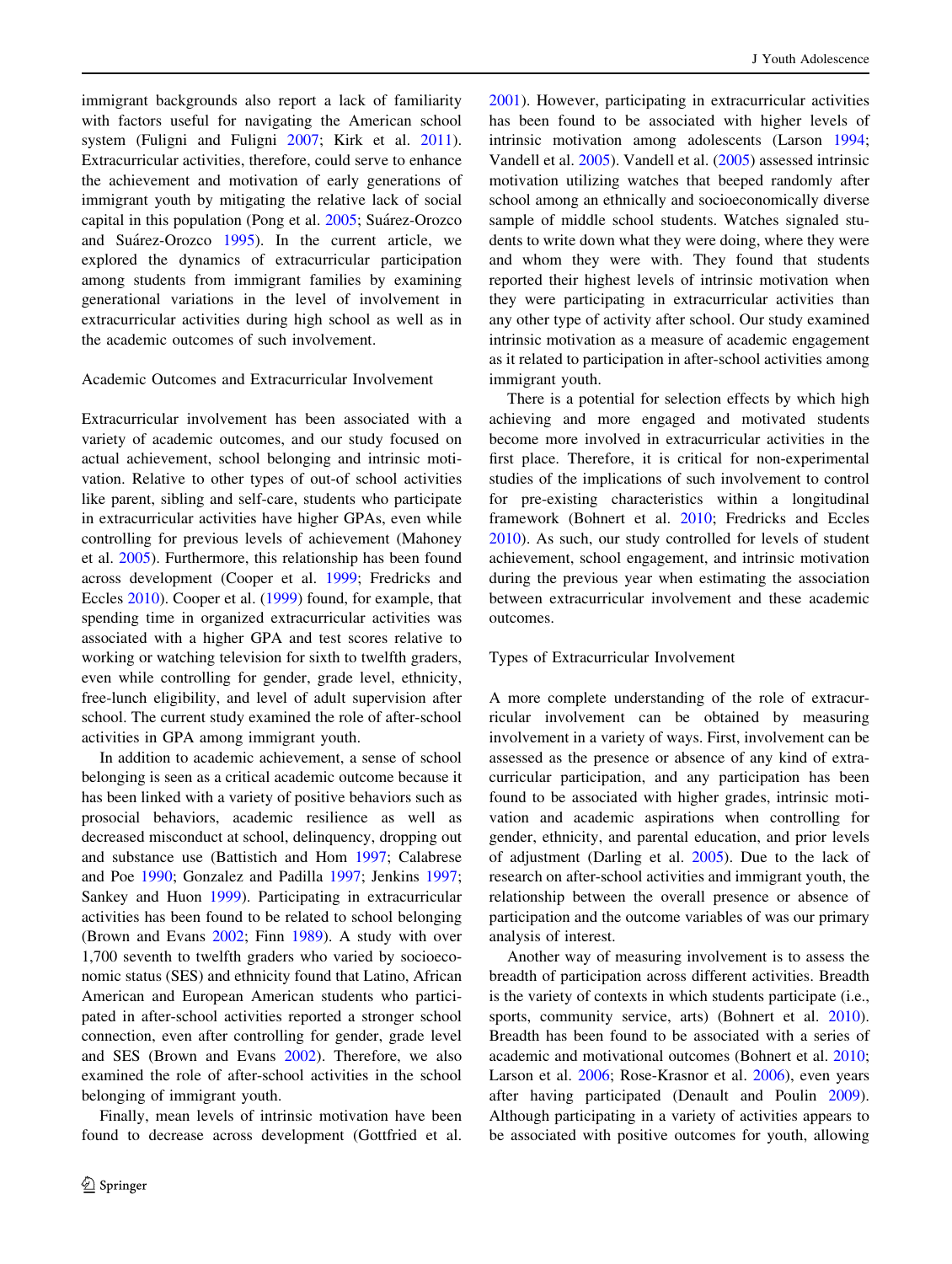them to explore and navigate a range of contexts, it is important to note that some studies have found that there is a curvilinear relationship between breadth and GPA, academic engagement, expectations, and belonging (Fredricks and Eccles [2010](#page-10-0); Knifsend and Graham [2012](#page-10-0)). That is, after a certain number of activities, the apparent benefits afforded by participating in extracurricular activities may plateau or even decrease. Given these associations present in previous literature, but understudied among immigrant youth, our study also explored the potential predictive role of breadth in academics.

Lastly, researchers have also examined different types of participation (Eccles and Barber [1999](#page-10-0); Hansen et al. [2003\)](#page-10-0) and different activities have been found to be associated with specific outcomes (Bohnert et al. [2010](#page-10-0)). For example, Eccles and Barber ([1999\)](#page-10-0) found that, although participating in sports and prosocial activities were both associated with higher GPAs, sports involvement also was related to risky behaviors, whereas prosocial activities were not. In light of the findings in previous research, the analysis by type of activity was also an exploratory direction in our study among immigrant youth. Our study, therefore, followed previous research by examining diverse indicators of extracurricular participation, including overall participation, the breadth of participation and the presence of a curvilinear association within breadth, as well as five different types of participation: sports, service, arts, academics and other activities (social, ethnic/religious, and other).

#### Adolescents from Immigrant Families

The apparent value of extracurricular activities for academic performance and motivation has led to increased attention upon whether they may be particularly beneficial for disadvantaged students, such as low performing students and those from ethnic minority and low socioeconomic backgrounds who tend to have limited access to such activities. Studies have found that the benefit in academic self-concept for adolescents from low-income homes who participate in activities is greater than those from more affluent backgrounds who also participate in activities (Blomfield and Barber [2011;](#page-10-0) Marsh [1992;](#page-11-0) Marsh and Kleitman [2002\)](#page-11-0). That is, youth who are at greater risk for poor academic outcomes may be the ones who show more optimal outcomes when participating in extracurricular activities (Mahoney [2000;](#page-11-0) Mahoney and Cairns [1997](#page-11-0)). For instance, high amounts of participation resulted in greater reading gains for African American youth than for European American youth (Mahoney et al. [2006](#page-11-0)) and school belonging increased more for Latino youth who participated in extracurricular activities, relative to that of other ethnic groups (Brown and Evans [2002](#page-10-0)). Therefore, we were particularly interested in examining the

moderating role of immigrant status between the association of participation and academic achievement and engagement.

Students from immigrant families face several challenges due to the fact that their parents are less familiar with the educational system in their host country, and it remains unclear the role extracurricular activities could play in their academic development. Even though earlier generations of immigrant families from Latino and Asian American backgrounds sometimes show higher levels of academic performance and motivation, they also demonstrate a lack of familiarity with some of the school activities and practices conducive to academic achievement (Fuligni and Fuligni [2007](#page-10-0); Kirk et al. [2011\)](#page-10-0). In extracurricular activities specifically, Simpkins et al. [\(2013](#page-11-0)) found several barriers to participation for Mexican-origin teens based on the family's background and generational status. These barriers included a lack of documentation, which created transportation problems due to not having a driver's license. Immigrant parents also expressed resistance to extracurricular activities because they were perceived as too fast-paced and complex, like many undesirable aspects of American life (Simpkins et al. [2013](#page-11-0)). So, even though first generation Latino and Asian American parents hold high academic aspirations and expectations for their children constantly across development, their children could be falling short of these expectations due to their lack of knowledge regarding optimal methods of navigating American school systems (Goldenberg et al. [2001](#page-10-0); Sue and Okazaki [1990](#page-11-0); Raleigh and Kao [2010](#page-11-0)).

Social Control Theory (Hirshi [1969](#page-10-0); Sampson and Laub [1990](#page-11-0)) postulates that the strength of ties between the adolescent and the social institution affects behavioral development, and that disadvantaged settings may reduce opportunities for youth to develop these positive attachments. Organized extracurricular activities are positively associated with social institutions and can help immigrant youth by connecting them with peers and adults familiar with the American school system (Mahoney et al. [2009](#page-11-0)). These activities, therefore, could be especially beneficial in helping bridge the gap in social capital faced by youth from immigrant families. For first generation immigrant youth extracurricular activities might provide them with mentors and peers that fill the gaps in academic social capital (Rhodes [2005](#page-11-0); Suárez-Orozco et al. [2009\)](#page-11-0). For second and third generation immigrant youth, participating in extracurricular activities could ameliorate the decrease in academic motivation by connecting them with American institutions in a positive way (Vandell et al. [2005\)](#page-11-0). To our knowledge, the differential role of extracurricular activities for the academic adjustment of students from immigrant families has not yet been examined.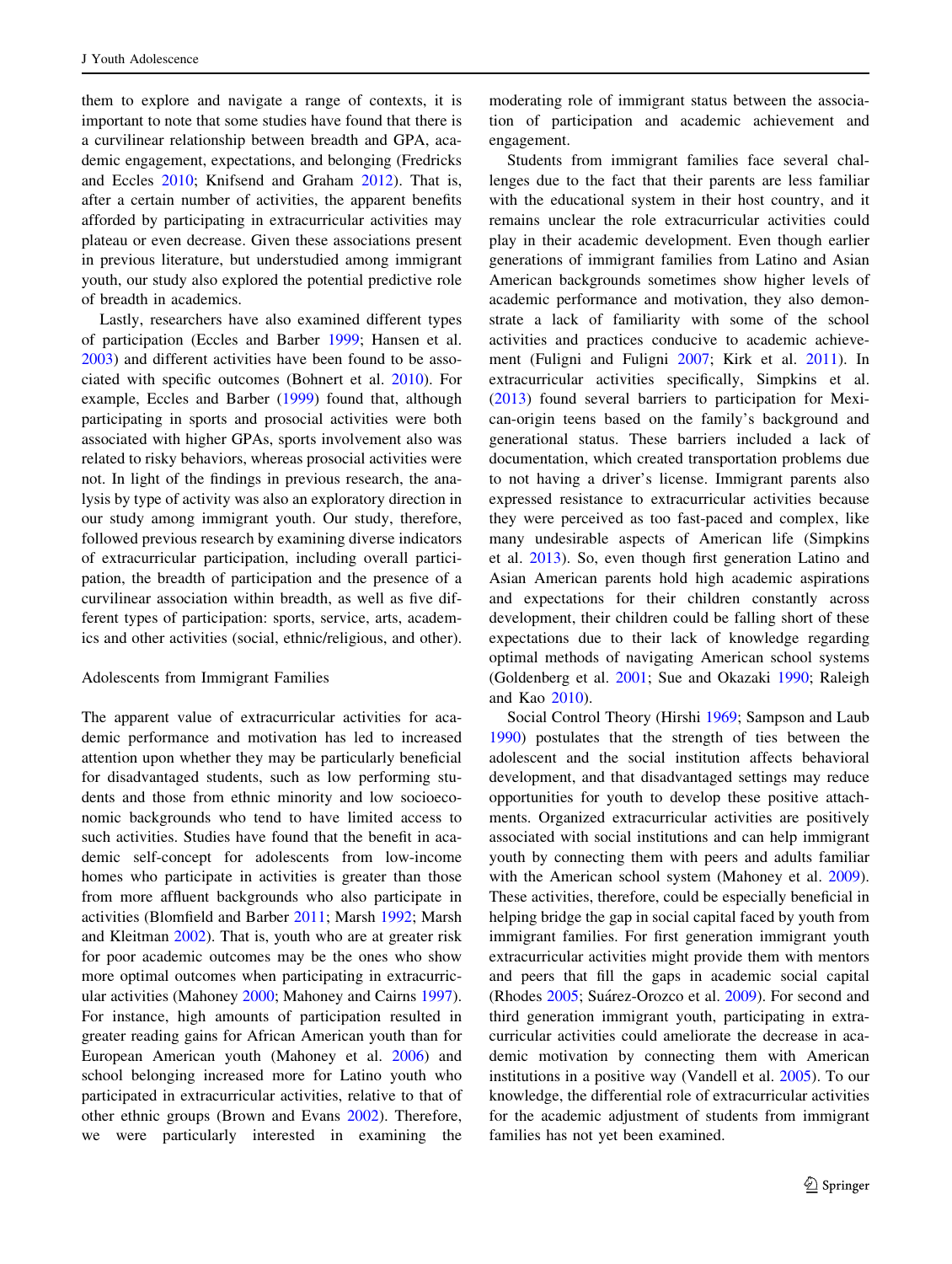#### Current Study

We examined three questions regarding involvement of extracurricular activities among immigrant high school adolescents' pertaining to their academic achievement, school belonging, and intrinsic motivation. First, does generational status predict participation? Research examining the differences in participation by generational status is limited. However, one study found that Mexican-origin immigrant parents reported more barriers to participation (Simpkins et al. [2013](#page-11-0)), while another showed that first generation Latino adolescents participated more, regardless of nationality (Simpkins et al. [2011](#page-11-0)). Given the lack of research in the area and the conflicting results, we did not articulate a strong hypothesis regarding the role of generational status as a predictor of participation. Second, we asked: does participation predict academic outcomes, controlling for earlier levels of those outcomes? Other studies have found support for the association between participation and academic outcomes while controlling for demographics and prior adjustment (Darling et al. [2005](#page-10-0); Fredricks and Eccles [2010](#page-10-0)). We hypothesized that participation would predict these academic associations even while controlling for earlier levels of those outcomes, regardless of generational status. That is, we hypothesized that participating in after-school activities during eleventh grade would be predictive of eleventh grade GPA, school belonging and intrinsic motivation, over an above demographic and tenth grade GPA, school belonging and intrinsic motivation controls—for first, second and third generation immigrant students. Finally, we were interested in the role of immigrant status as a modifier of the relationship between participation and GPA, school belonging and intrinsic motivation. Previous research has posited that first generation adolescents are more disadvantaged in terms of their academic social capital (Fuligni and Fuligni [2007;](#page-10-0) Kirk et al. [2011](#page-10-0)) and that disadvantaged youth tend to show stronger associations to positive outcomes when they participate in after-school activities (Blomfield and Barber [2011;](#page-10-0) Mahoney [2000;](#page-11-0) Mahoney and Cairns [1997](#page-11-0)). Therefore, we hypothesized that although participating after-school activities would predict higher levels of GPA, school belonging and intrinsic motivation for all three generations of immigrant youth—these associations would be more pronounced for first generation youth.

## Method

Participants

area completed questionnaires. These took approximately 30–45 min to complete during the school day as part of an ongoing longitudinal study examining the role of family and ethnic identification in academic and psychological adjustment across time. The first school in the study was predominantly Latino and Asian American with lower to middle class families. The second school was also lower to middle class with mostly Latino and European American students. The third school was mostly Asian American and European American with middle to upper-middle class families. No ethnicity composed the majority of any one school. Instead, the two dominant groups each made up between 30 and 50 % of the total population at each school. The 468 eleventh grade students in this study represented 77 % of an original sample of 608 students who were recruited a year earlier from the same three high schools during the tenth grade; the original sample of 608 students represented 66, 60, and 53 % of the students enrolled in the three schools at the tenth grade. Our analyses focus on the 468 students at the eleventh grade because appropriate measures of extracurricular participation were not obtained until the eleventh grade and we wished to use tenth grade assessments of GPA, school belonging, and intrinsic motivation in order to control for selection effects when examining the association between participation and aspects of academic achievement and engagement at the eleventh grade.

The sample of 468 students used in the present analyses included those from Latin American (36.5 %), Asian  $(44.4\%)$ , and European  $(19.0\%)$  backgrounds. Students from other ethnic backgrounds did not constitute large enough groups for analyses and were dropped. Overall, 25.0 % of the students were of the first generation (i.e., foreign born), 52.4 % were of the second generation (i.e., American born with at least one foreign born parent), and 22.6 % were of the third generation or greater (i.e., both students and parents were American born). First and second generation students comprised a higher proportion of students from Latin American (first: 32.5 %, second: 43.7 %) and Asian (first: 60.7 %, second: 52.7 %) backgrounds as compared to those from European backgrounds (first: 6.8 %, second: 3.7 %).

Students reported their parents' level of education on a scale where  $1 =$  "Elementary/Junior High,"  $2 =$  "Some High School,"  $3 =$  "Graduated High School,"  $4 =$  "Some" College,"  $5 =$  "Graduated College," and  $6 =$  "Graduate" or Professional School.'' Averaging both parents' educational levels revealed that students from Latin American backgrounds had parents with lower levels of education  $(M = 2.74, SD = 1.24)$  than their counterparts with Asian backgrounds ( $M = 3.73$ ,  $SD = 1.52$ ), who in turn had parents with less education than those with European backgrounds ( $M = 4.94$ ,  $SD = 0.89$ ),  $F(2, 465) = 82.95$ ,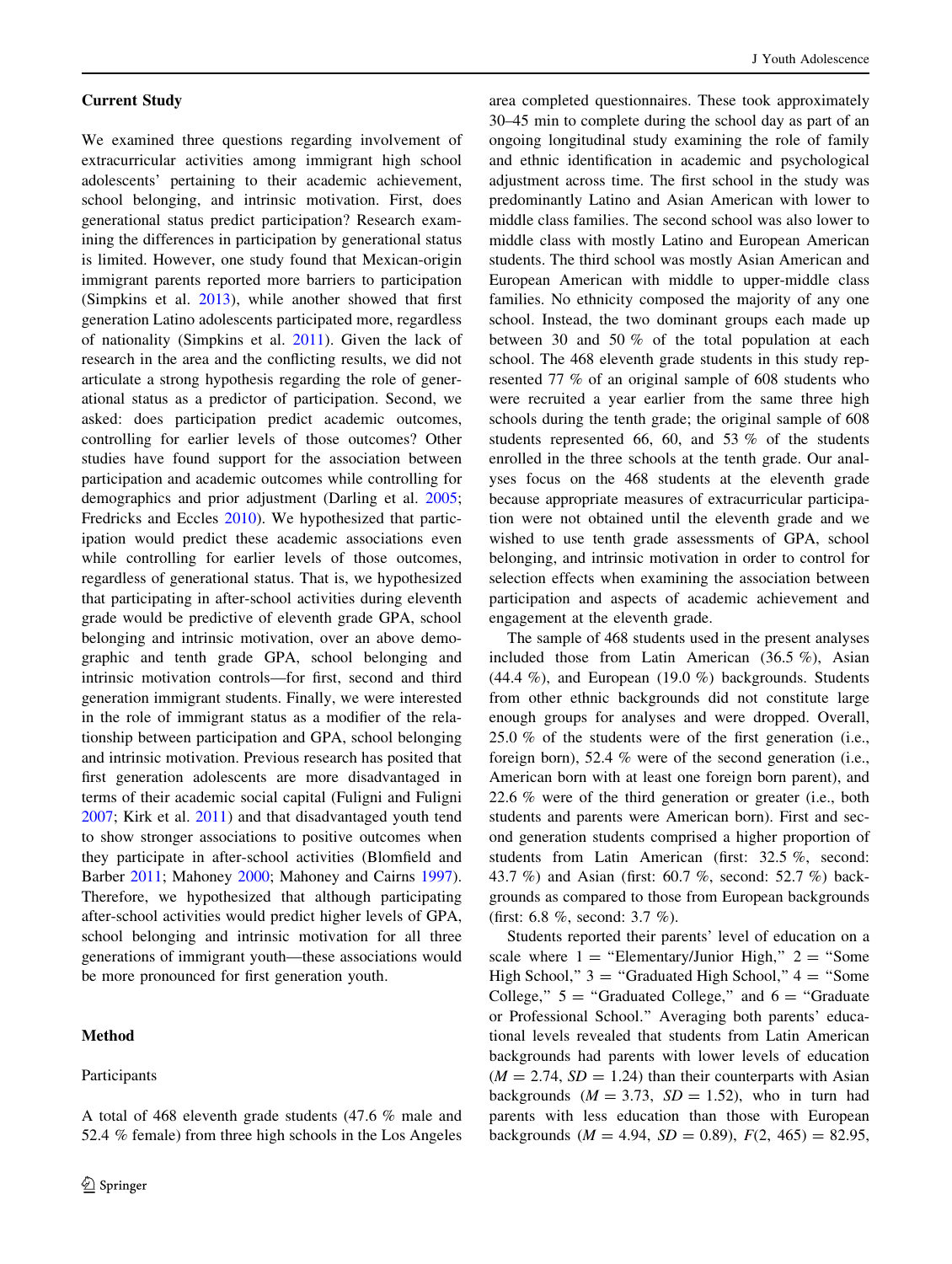$p < .001$ ;  $\eta^2 = 0.26$ . The educational attainment of parents of third generation students ( $M = 4.62$ ,  $SD = 1.04$ ) was higher than that of both first ( $M = 3.53$ ,  $SD = 1.53$ ) and second  $(M = 3.19, SD = 1.52)$  generation students,  $F(2, 465) = 37.25, p < .001; \eta^2 = .14.$ 

Measures

#### Eleventh Grade Extracurricular Participation

At the eleventh grade, students responded ''Yes'' or ''No'' to the following question: ''Do you participate in any organized clubs, sports, or other activities at school?'' If "Yes," students then checked off "Yes" or "No" to the types of activities in which they participated from a list. This list included eight options: ''Sports,'' ''School Publication (e.g., school newspaper, yearbook),'' ''Arts (e.g., dance, theater, choir, music, art)," "Social (e.g., peer counseling, student government),'' ''Academic (e.g., national honors society, academic decathlon)," "Community service club or organization,'' ''Ethnicity/religionrelated club or organization,'' and ''Other.''

Students' responses were used to create three indices of participation. First, ''Participation'' represented whether students participated in any type of activity  $(0 = No,$  $1 = Yes$ ). This was our primary measure of interest. Second, in order to further explore participation, a measure of "Types of Activities" was created. Using categories employed in previous research (Fredricks and Eccles [2006a](#page-10-0); Hansen et al. [2003\)](#page-10-0), activities were coded into five categories: (1) sports, (2) service (e.g., community service club or organization), (3) arts (e.g., dance, theater, choir, music, art), (4) academics (academics and school publication), and (5) other (social, ethnic/religious, and other), where  $0 = No$ ,  $1 = Yes$  for each type of activity. Finally, summing the number of different types of activities in which students participated from the original list of 8 activity types created a measure of breadth (Bohnert et al. [2010\)](#page-10-0). Scores on breadth ranged from 0 to 6.

#### Tenth and Eleventh Grade Point Average (GPA)

Official school records were obtained from each school at the end of the academic year at the tenth and eleventh grades. Grades were coded  $(F = 1, D = 2, C = 3, B$  and  $A = 4$ ) and averaged for a composite GPA. A majority of students enrolled in similar academic levels (e.g., remedial, regular or AP/honors) of English, social studies, and science courses (65–74 % were in the same level of courses). The levels of mathematics classes varied, but grades were not standardized within this subject because students who enrolled in higher-level courses typically earned higher grades than those in the lower-level classes.

#### Tenth and Eleventh Grade School Belonging

Students indicated the extent to which they identified with their school at the tenth and eleventh grades using a sevenitem scale adapted from Tyler and Degoey ([1995\)](#page-11-0). They used a scale that ranged from 1 ''Strongly Disagree'' to 5 ''Strongly Agree'' to respond to items such as ''My school is important to the way I think of myself as a person'' and "I feel close to people at my school." The scale had adequate internal consistency for both tenth grade ( $\alpha = .88$ ) and eleventh grade ( $\alpha = .90$ ). This scale has been associated with several achievement measures such as intrinsic value of education and utility value of education (Neel and Fuligni 2012).

#### Tenth and Eleventh Grade Intrinsic Motivation

At the tenth and eleventh grades, students responded to two items adapted from Eccles ([1983\)](#page-10-0): ''In general I find working on school…'' and ''How much do you like working on schoolwork?'' Items were rated on a scale from 1 ''Very Boring'' to 5 ''Very Interesting'' and 1 ''A Little'' to 5 ''A Lot,'' respectively. The two items were highly correlated both at tenth,  $r(595) = .66$ ,  $p < .001$  and eleventh grade,  $r(466) = .64$ ,  $p < .001$ . This is a well-established measure that has been used in previous research (Jodl et al. [2001](#page-10-0); Meece et al. [1990\)](#page-11-0).

#### Results

#### Attrition Analyses

Participants who completed interviews in both the tenth and eleventh grades were compared to those who only participated in tenth grade. Students who participated in both waves  $(M = 2.91)$  differed from students who participated only in tenth grade  $(M = 2.59)$  in their GPA,  $F(1, 589) = 5.03$ ,  $p = .025$ , but not in school belonging,  $F(1, 592) = 3.39, p = .066$  or intrinsic motivation,  $F(1, 594) = .17$ ,  $p = .684$ . There were ethnic differences in retention of the original sample in that Latino students showed higher attrition levels (71.6 %) than their Asian American (78.1 %) and European American (79.8 %) peers,  $\chi^2$  (1, N = 601) = 14.17,  $p = .003$ .

#### Predictive Analyses

Three sets of analyses were employed and all analyses controlled for ethnicity, gender, parental education, and the school attended by the students, the latter because of the potential for different extracurricular opportunities across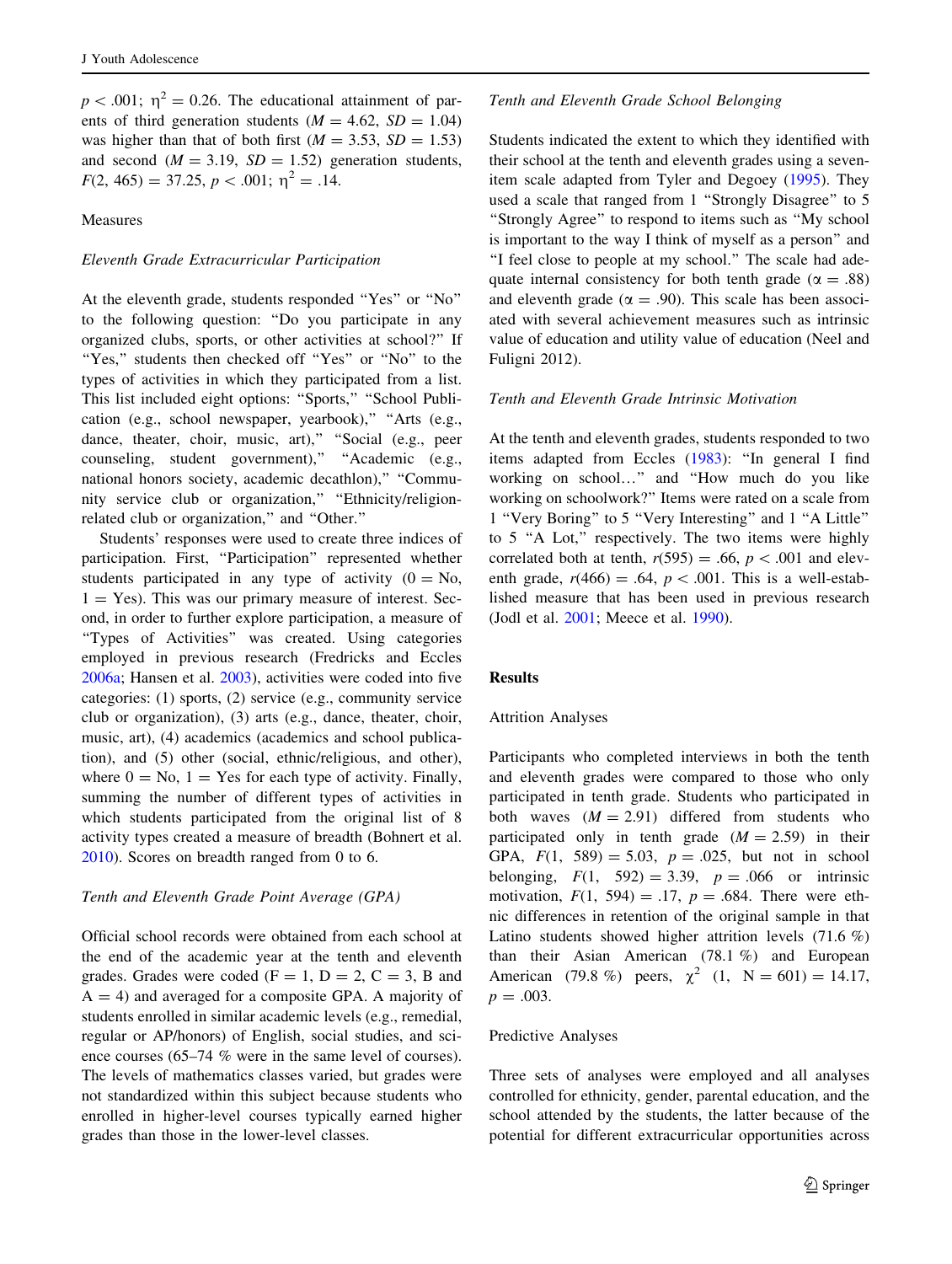Table 1 Regressions predicting overall participation at the eleventh grade

|                    | Participation |     |        |  |  |
|--------------------|---------------|-----|--------|--|--|
|                    | h             | SE  | β      |  |  |
| Constant           | .78           | .07 |        |  |  |
| First generation   | $-.08$        | .08 | $-.09$ |  |  |
| Second generation  | $-.09$        | .07 | $-.08$ |  |  |
| Latino             | $-.04$        | .08 | $-.04$ |  |  |
| Asian American     | .09           | .08 | .08    |  |  |
| Gender             | .02           | .04 | .02    |  |  |
| Parental education | .03           | .02 | .11    |  |  |
| School 1           | $-.03$        | .06 | $-.03$ |  |  |
| School 2           | $-.10$        | .07 | $-.08$ |  |  |

Participation represents whether students participated in any extracurricular activity at the eleventh grade  $(0 = No; 1 = Yes)$ . Parental education is centered at the mean education level of the sample. First and second generation represents dummy codes comparing these students against the baseline of third generation students. Latino and Asian American represent dummy codes comparing these students against those from European backgrounds, gender is coded dichotomously  $(0 = male; 1 = female)$ , and School 1 and School 2 represent school controls against the baseline of School 3. None of the predictors in the model were statistically significant

schools. First, we examined the relationship between generational status and participation in extracurricular activities. Then, analyses were conducted examining the relationship of extracurricular participation at the eleventh grade with GPA, school belonging, and intrinsic motivation at the eleventh grade, while also controlling for these outcomes in the tenth grade. Finally, we examined generational status as a moderator of the association between participation and the academic outcomes, which included the same demographic controls and the previous levels of academic outcomes. For each set of the three sets of analyses, we initially present results in tables and the text according our primary participation measure of interest, which is whether or not students were engaged in any type of extracurricular activity. These results were then followed by the exploratory analyses of type and breadth of participation, which are reported in the text.

### Does Generational Status Predict Participation?

<span id="page-5-0"></span>Multiple regressions were used to examine the relationship between generational status and whether students participated in any activities at the eleventh grade while controlling for ethnicity, gender, parental education, and the school attended by the students. As shown in Table [1,](#page-5-0) results indicated that generational status was not associated with participation in any extracurricular activities.

Ethnicity, gender, SES and school also were non-significant predictors of overall participation.

When separate types of activities were examined using the same regression model, there was only one generational difference such that first generation students were less likely to participate in academic activities than their third generation peers ( $\beta = -.15$ ,  $p = .025$ ). In terms of ethnicity, students from Latino backgrounds were less likely to participate in service activities ( $\beta = -.18$ ,  $p = .030$ ) than students from European backgrounds. Asian American students participated in more academic ( $\beta = .29$ ,  $p$  < .001) and other ( $\beta$  = .21,  $p$  = .022) activities than those from European backgrounds. Girls participated more than boys in service ( $\beta = .13$ ,  $p = .003$ ), arts ( $\beta = .18$ ,  $p \lt .001$ , and other ( $\beta = .13$ ,  $p = .004$ ) activities. Parental education was a significant predictor only for sports, with higher parental education being linked with greater sports participation ( $\beta = .19$ ,  $p = .004$ ).

Finally, similar analyses of the breadth of activities showed that first generation students participated in a fewer different activities than third generation students ( $\beta$  =  $-.16$   $p = .024$ ). Students with Asian backgrounds participated in a greater variety of activities than those with European backgrounds ( $\beta = .24$ ,  $p = .006$ ). Girls also participated in a greater variety of activities than boys  $(\beta = .15, p < .001)$ , and students with parents of a higher education level also reported more breadth ( $\beta = .14$ ,  $p = .033$ ).

# Does Participation Predict Academic Achievement and Engagement?

Next, we conducted multiple regressions to examine the relationship between participation in extracurricular activities and school-related outcomes (i.e., GPA, school belonging and intrinsic motivation) at the eleventh grade while controlling for ethnicity, parental education, gender, school and the respective dependent variable during the previous school year. We found that participating in extracurricular activities at the eleventh grade was associated with significantly higher GPA, school belonging, and intrinsic motivation (see Table [2\)](#page-6-0) even after controlling for demographic factors and GPA 1-year earlier at the tenth grade. We conducted the same regression analyses of specific types of activity involvement. Sports activities were positively associated with GPA ( $\beta = .06$ ,  $p = .044$ ). Sports ( $\beta = .12$ ,  $p = .002$ ), service ( $\beta = .11$ ,  $p = .006$ ), and arts ( $\beta = .12$ ,  $p = .002$ ) activities were significantly positive predictors of school belonging. None of the other associations between specific activities and school outcomes were significant.

Using the same regression analyses, the breadth of activities in which adolescents participated predicted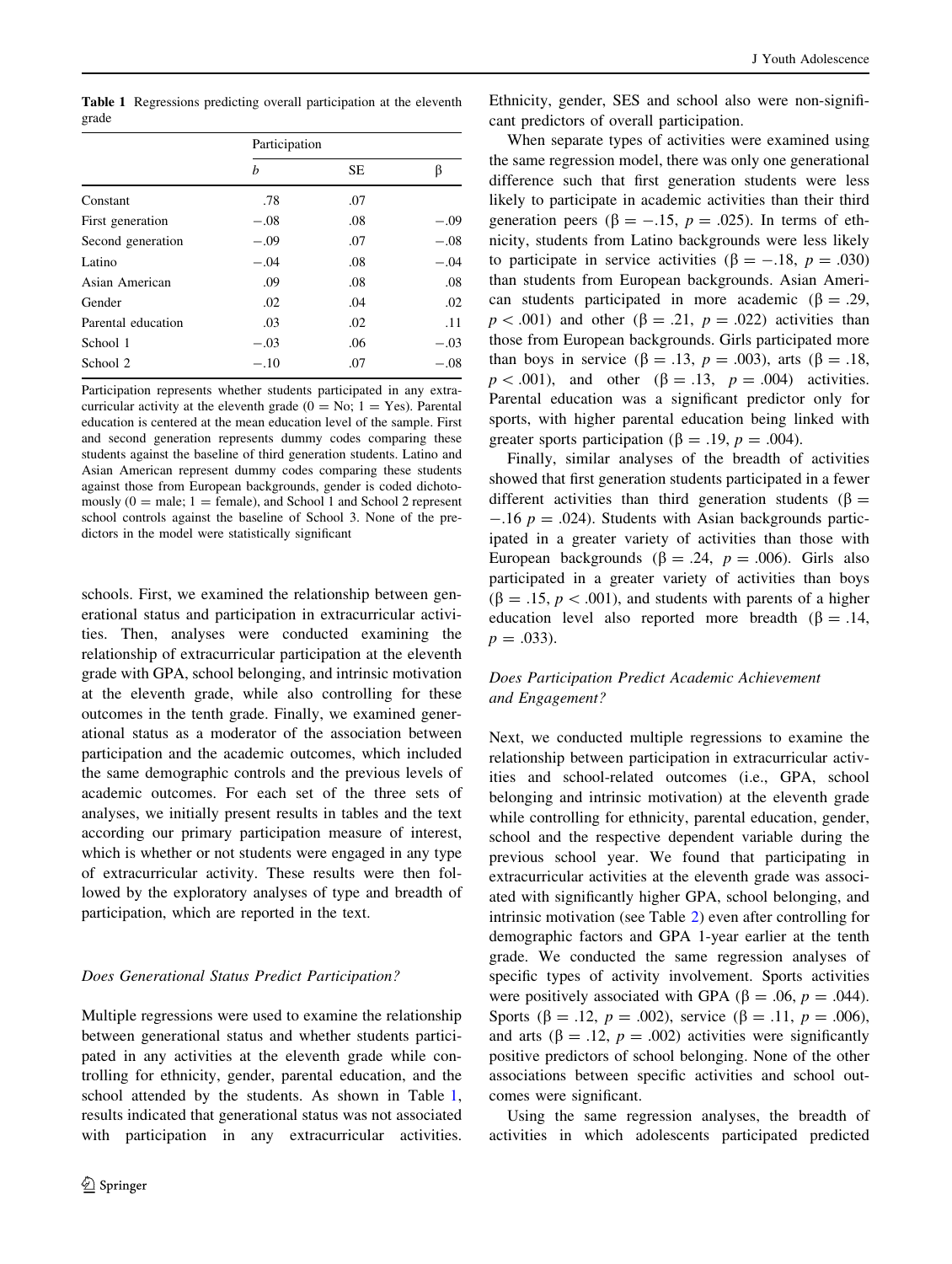Table 2 Predicting GPA, school belonging, and intrinsic motivation from participation

|                    | Academic outcome |      |          |                  |      |           |                      |      |          |
|--------------------|------------------|------|----------|------------------|------|-----------|----------------------|------|----------|
|                    | <b>GPA</b>       |      |          | School belonging |      |           | Intrinsic motivation |      |          |
|                    | b                | (SE) | β        | b                | (SE) | β         | b                    | (SE) | β        |
| Constant           | $.65***$         | .12  |          | $1.19***$        | .17  |           | $.80***$             | .16  |          |
| Tenth grade level  | .74              | .03  | $.75***$ | .59              | .04  | $.56***$  | .56                  | .04  | $.56***$ |
| Participation      | .13              | .05  | $.08**$  | .38              | .08  | $.19***$  | .20                  | .08  | $.09*$   |
| First generation   | $-.03$           | .08  | $-.02$   | .15              | .12  | .07       | .08                  | .13  | .04      |
| Second generation  | $-.01$           | .07  | .00      | .13              | .11  | .07       | .05                  | .12  | .03      |
| Latino             | $-.10$           | .08  | $-.07$   | $-.11$           | .13  | $-.06$    | .09                  | .14  | .05      |
| Asian American     | $-.00$           | .08  | .00      | $-.14$           | .13  | $-.08$    | .03                  | .14  | .02      |
| Gender             | .08              | .04  | .05      | $-.14$           | .07  | $-.08*$   | .14                  | .07  | .07      |
| Parental education | .01              | .02  | .02      | .00              | .03  | .00.      | $-.01$               | .03  | $-.02$   |
| School 1           | .04              | .06  | .03      | $-.19$           | .10  | $-.11*$   | $-.06$               | .10  | $-.03$   |
| School 2           | $-.07$           | .07  | $-.04$   | $-.34$           | .10  | $-.15***$ | $-.14$               | .11  | $-.06$   |

Participation represents whether students participated in any extracurricular activity at the eleventh grade  $(0 = No; 1 = Yes)$ . "Tenth Grade Level" refers to the level of the dependent variable at the tenth grade. First and second generation represents dummy codes comparing these students against the baseline of third generation students. Latino and Asian American represent dummy codes comparing these students against those from European backgrounds, gender is coded dichotomously  $(0 = male; 1 = female)$ . Parental education is centered at the mean education level of the sample, and School 1 and School 2 represent school controls against the baseline of School 3



 $* p < 0.05; ** p < 0.01; *** p < 0.001$ 

Fig. 1 Eleventh grade intrinsic motivation according to number of extracurricular activities

<span id="page-6-0"></span>higher GPA ( $\beta = .07$ ,  $p = .027$ ) and school belonging  $(\beta = .16, p < .001)$  at the eleventh grade. Finally, analyses of the potential curvilinear association between the breadth of activities and academic outcomes revealed a quadratic relationship between the variety of activities and intrinsic motivation (linear term:  $\beta = .10$ ,  $p = .038$ ; quadratic term:  $\beta = -.11$ ,  $p = .015$ ), such that the initial positive association at lower levels of breadth turned negative at higher levels of participation, with the peak level of intrinsic motivation occurring at approximately two to three activities (see Fig. [1\)](#page-6-0). There were no significant curvilinear associations between breadth of activity involvement and GPA or school engagement.

# Does Generational Status Modify Associations with Academic Outcomes?

In order to examine differences by generational status of the adolescent in the observed outcomes associated with participation, we repeated the regression analyses described above with the addition of appropriate interaction terms (i.e., first generation X participation and second generation X participation). We found a significant difference in the relationship between any participation and GPA for first and third generational students (see Table [3](#page-7-0)). As shown in Fig. [2,](#page-7-0) the association of participation for GPA was greater for first generation as compared to third generation students. The size of difference in GPA according to participation for second generation students was between that for first and third generation students. We did not find similar interactions between participation and school belonging and intrinsic motivation.

Similar analyses of specific types of activity involvement showed differences between first and third generation students participating in academic activities ( $\beta = .08$ ,  $p = .051$ ). Specifically, first generation students who participated in academic activities had higher GPAs  $(M = 3.62)$  than first generation students who did not participate in academic activities  $(M = 2.74)$ . Although third generation students who participated in academic activities had higher GPAs ( $M = 3.34$ ) than third generation students who did not participate in academic activities  $(M = 2.83)$ , the magnitude of this difference was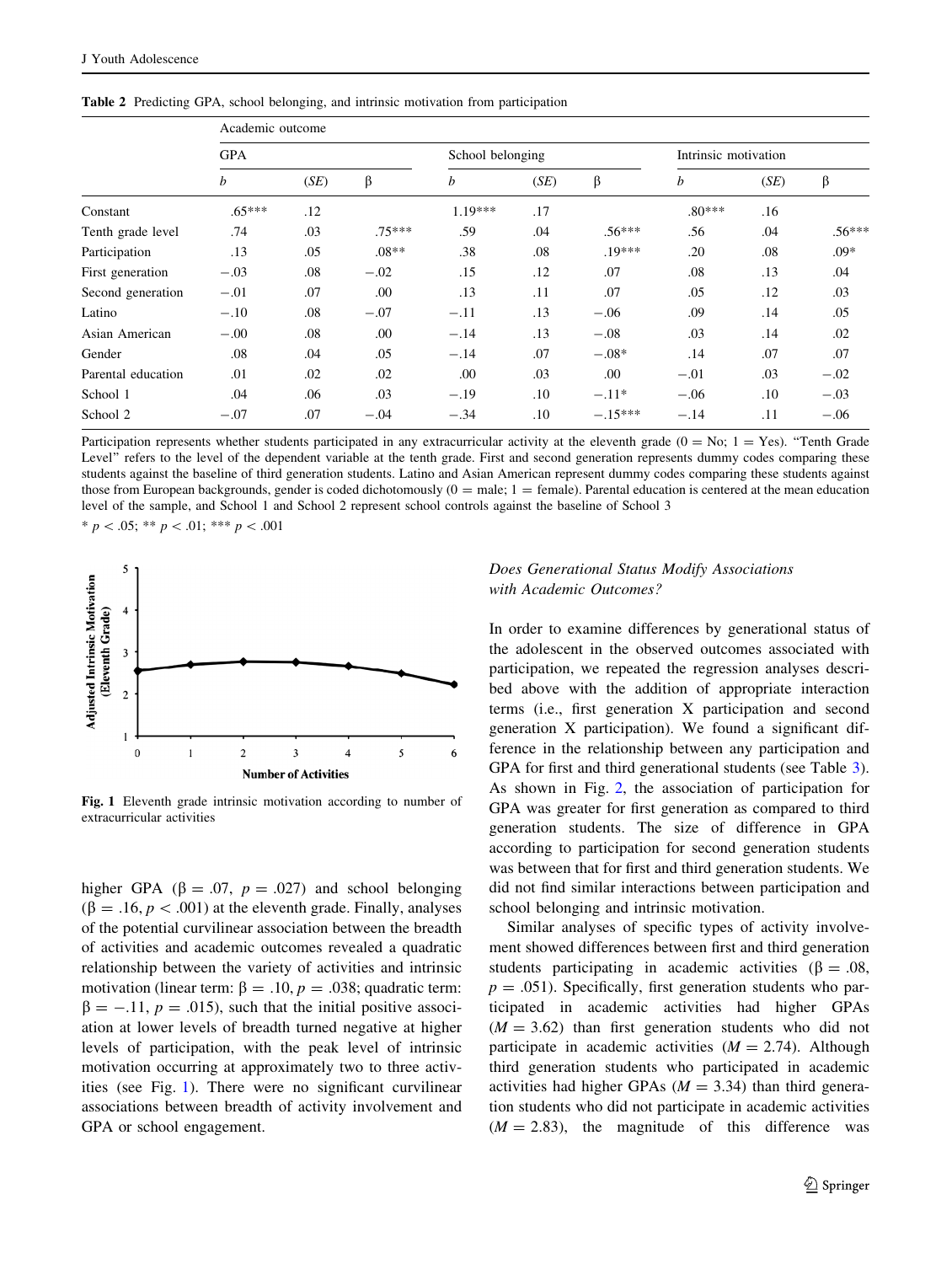Table 3 Generational variations in predicting GPA, school belonging, and intrinsic motivation from participation

|                                    | Academic outcomes |      |          |                  |      |           |                      |      |          |
|------------------------------------|-------------------|------|----------|------------------|------|-----------|----------------------|------|----------|
|                                    | <b>GPA</b>        |      |          | School belonging |      |           | Intrinsic motivation |      |          |
|                                    | b                 | (SE) | β        | b                | (SE) | $\beta$   | b                    | (SE) | β        |
| Constant                           | $.70***$          | .14  |          | $1.17***$        | .19  |           | $.83***$             | .20  |          |
| Tenth grade level                  | .74               | .03  | $.75***$ | .60              | .04  | $.56***$  | .57                  | .04  | $.57***$ |
| Participation                      | .06               | .10  | .04      | .39              | .17  | $.20*$    | .15                  | .18  | .07      |
| First gen. $\times$ participation  | .33               | .14  | $.20**$  | .17              | .22  | .07       | .18                  | .24  | .03      |
| Second gen. $\times$ participation | $-.01$            | .12  | .00      | $-.10$           | .19  | $-.06$    | .00.                 | .21  | .00      |
| First generation                   | $-.33$            | .13  | $-.19**$ | .02              | .21  | .01       | $-.05$               | .22  | $-.02$   |
| Second generation                  | .01               | .12  | .01      | .20              | .19  | .11       | .04                  | .20  | .02      |
| Latino                             | $-.08$            | .08  | $-.05$   | $-.10$           | .13  | $-.05$    | $.10\,$              | .14  | .05      |
| Asian American                     | .02               | .08  | .02      | $-.13$           | .13  | $-.08$    | .03                  | .14  | .02      |
| Gender                             | .07               | .04  | .05      | $-.15$           | .07  | $-.08*$   | .13                  | .07  | .07      |
| Parental education                 | .01               | .02  | .01      | .00              | .03  | .00       | $-.01$               | .03  | $-.02$   |
| School 1                           | .03               | .06  | .02      | $-.19$           | .10  | $-.11*$   | $-.06$               | .10  | $-.03$   |
| School 2                           | $-.08$            | .07  | $-.04$   | $-.34$           | .10  | $-.15***$ | $-.14$               | .11  | $-.06$   |

Participation represents whether students participated in any extracurricular activity at the eleventh grade  $(0 = No; 1 = Yes)$ . "Tenth Grade Level" refers to the level of the dependent variable at the tenth grade. First and second generation represents dummy codes comparing these students against the baseline of third generation students. Latino and Asian American represents dummy codes comparing these students against those from European backgrounds, gender is coded dichotomously  $(0 = male; 1 = female)$ . Parental education is centered at the mean education level of the sample, and School 1 and School 2 represent school controls against the baseline of School 3. The two interaction terms test whether the prediction of academic outcomes by participation varies as a function of students' generational status

 $* p < .05; ** p < .01; ** * p < .001$ 



Fig. 2 Eleventh grade GPA according to extracurricular participation (Yes or No) and generational status

<span id="page-7-0"></span>significantly greater for first generation students. In contrast, the association between sports participation and school belonging differed between third generation students and their second generation counterparts,  $(\beta = -.17,$  $p = .026$ ). The difference in school belonging between those who did and did not participate in sports was greater among third generation students ( $Ms = 3.49$  vs. 2.67) than among second generation students  $(Ms = 3.28 \text{ vs. } 3.07)$ .

Additionally, we examined the moderating role of generational status on the relationship between breadth of participation and GPA, school belonging and intrinsic motivation. We found differences between first and third generation students in terms of their GPA when they participated in a greater breadth of activities ( $\beta = .16$ ,  $p = .002$ ). Follow-up analyses examining the simple slopes for each generational group showed that as first generation students participated in a greater breadth of activities they showed higher GPAs ( $b = .15$ ,  $p < .001$ ), whereas the same was not the case for second ( $b = .02$ ,  $p = .401$ ) and third generation students  $(b = .01,$  $p = .848$ ). Generational status did not modify the previously-reported significant curvilinear association between breadth of activity involvement and intrinsic motivation, nor did it modify the previously-reported non-significant curvilinear associations with GPA and school belonging.

# **Discussion**

Students from immigrant families are a quickly growing segment of the US population (Grieco et al. [2012](#page-10-0)). Immigrant youth are academically motivated, but often lack the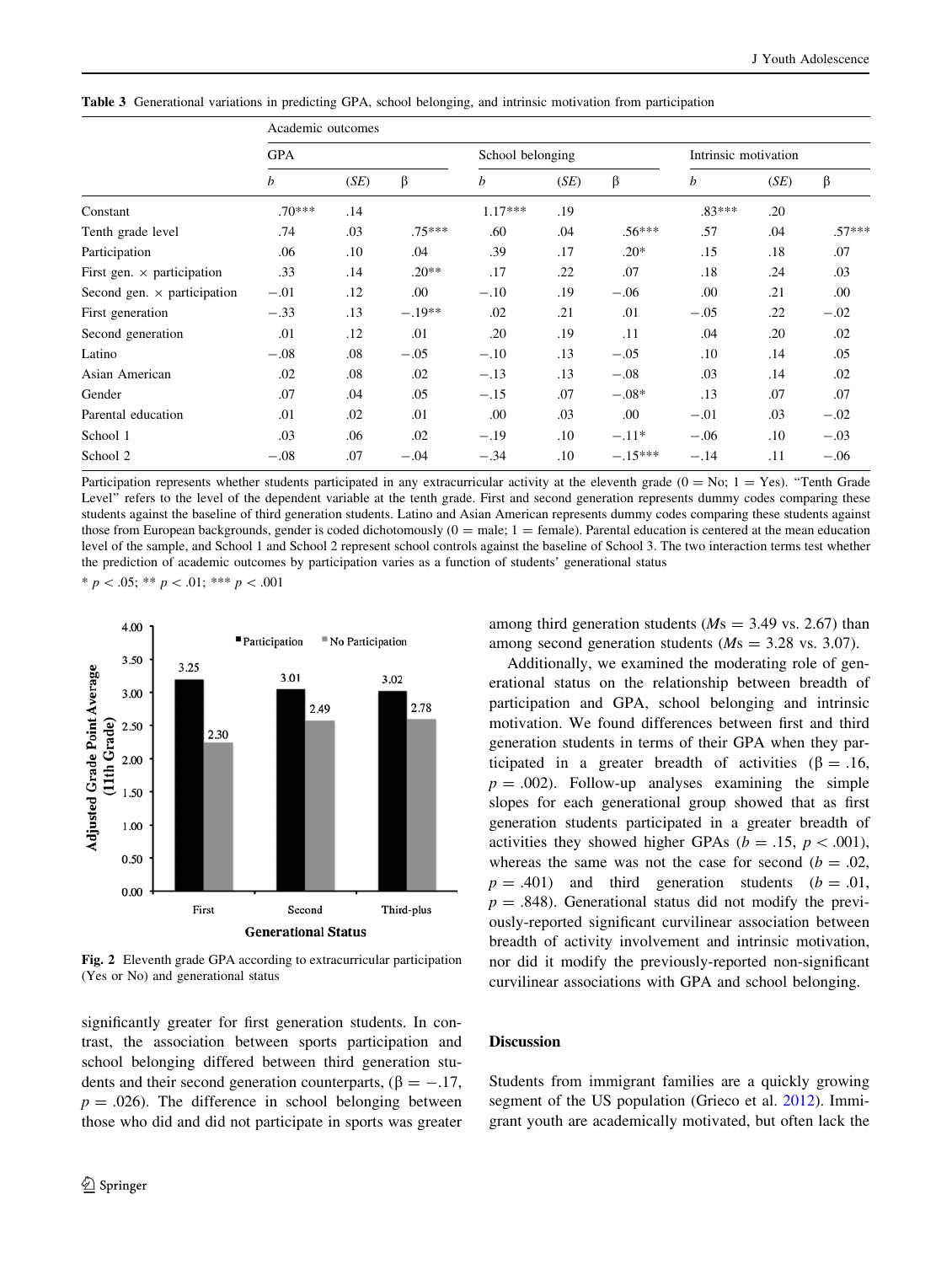knowledge required for success in American schools (Su-árez-Orozco and Suárez-Orozco [1995\)](#page-11-0). Participation in organized after-school activities has been found to be a predictor of many academic outcomes, particularly for students with greater academic needs, such as low-income and low-achieving students (Blomfield and Barber [2011](#page-10-0); Cooper et al. [1999;](#page-10-0) Fredricks and Eccles [2010;](#page-10-0) Mahoney et al. [2005](#page-11-0); Marsh [1992](#page-11-0); Marsh and Kleitman [2002](#page-11-0)). As such, extracurricular activities could provide immigrant youth with additional experiences from which they can benefit. In the current article, we explored the dynamics of extracurricular participation among students from immigrant families by examining generational variations in the level of involvement in extracurricular activities as well as the association of such involvement with a variety of academic outcomes. Although we observed few differences in the level of involvement according to generational status, the finding that extracurricular activities were more strongly associated with GPA among first-generation students than among their peers suggests that these activities may be a critical component of the successful adjustment of immigrant students to American schools.

Adolescents from immigrant families generally participated in extracurricular activities at the same rate as their peers from families with American-born parents. The rate of participation in any type of activity was similar, as was involvement in sports, service, and art activities. The only generational differences existed in terms of academic activities and the overall breadth of activities, with third generation students evidencing higher participation than their first generation peers. It is unclear why generational differences were only evident in these indices of involvement, but they may reflect the more limited knowledge held by immigrant parents and students about the existence of academic-oriented extracurricular activities, which tend to be less visible than others, as well as their potential value for college applications. If so, this lack of knowledge would be consistent with the more limited social capital regarding education held by immigrant families and students (Fuligni and Fuligni [2007;](#page-10-0) Kirk et al. [2011\)](#page-10-0). Our findings differ, however, from a previous study that reported that first generation Latino students, regardless of nationality, participated more than their native-born peers (Simpkins et al. [2011\)](#page-11-0). It is unclear why this may be the case, but our study included more ethnic groups and a more limited grade range (i.e., eleventh grade activity involvement) than the Simpkins et al. ([2011](#page-11-0)) study. Simpkins et al.'s [\(2011\)](#page-11-0) finding that participation declined with age suggests that our range of participation was more truncated than that observed in this study, thereby potentially reducing the chance of observing generational differences. The role of generational status as a predictor to participation should be replicated with other samples of immigrant youth across a variety of contexts and locations.

Consistent with previous studies, we found that involvement in extracurricular activities was associated with better academic achievement and engagement, over and above self-selection effects (Mahoney and Cairns [1997](#page-11-0); Roeser and Peck [2003\)](#page-11-0). Specifically, this study found that participating in extracurricular activities was related to higher GPA, school belonging and intrinsic motivation. This was true regardless of the type of participation and even when taking into account ethnicity, generational status, gender, SES, and earlier levels of academic achievement and engagement. We observed only one association in support of the over-scheduling hypothesis, with breadth in activity involvement demonstrating a curvilinear association for intrinsic motivation. At moderate levels of involvement, between approximately two to three activities, students reported greater interest in their schoolwork. Beyond three activities, however, the association turned negative such that students who reported six activities reported levels of intrinsic motivation similar to that of students who did not participate at all. This finding is consistent with some previous studies that examined the over-scheduling hypothesis (Denault and Poulin [2009](#page-10-0); Knifsend and Graham [2012\)](#page-10-0), but it should be noted that the curvilinear pattern was found for only one out of three measures of achievement and engagement that were examined.

Most importantly, we observed that the apparent benefits of participation can be modified by generational status. Specifically, the association between participation and GPA was greater for first generation students as compared to third generation students in overall of participation, participation in academic activities, and a greater breadth of participation. Our results suggest that all students who evidenced higher levels of these types of participation benefitted in terms of their GPA. However, the gain in GPA as a function of participation was greater for the first generation students who showed greater overall participation, as compared to those who did not. Teenagers of immigrant backgrounds face different barriers to success in academic institutions according to their generational status (Suárez-Orozco and Suárez-Orozco [1995](#page-11-0)). First generation students tend to show higher levels of engagement and effort in school than second and third generation students (Portes and Rumbaut [2001\)](#page-11-0), and their parents instill high levels of academic aspirations and expectations (Raleigh and Kao [2010](#page-11-0)). However, in spite of these advantages, these families many times face a lack of familiarity with American school systems that can impede these students from meeting their academic expectations (Fuligni and Fuligni [2007](#page-10-0); Kirk et al. [2011\)](#page-10-0). Our results suggest that extracurricular activities could at least partially compensate for this lack of social capital and help boost students' achievement. As explicated by Social Control Theory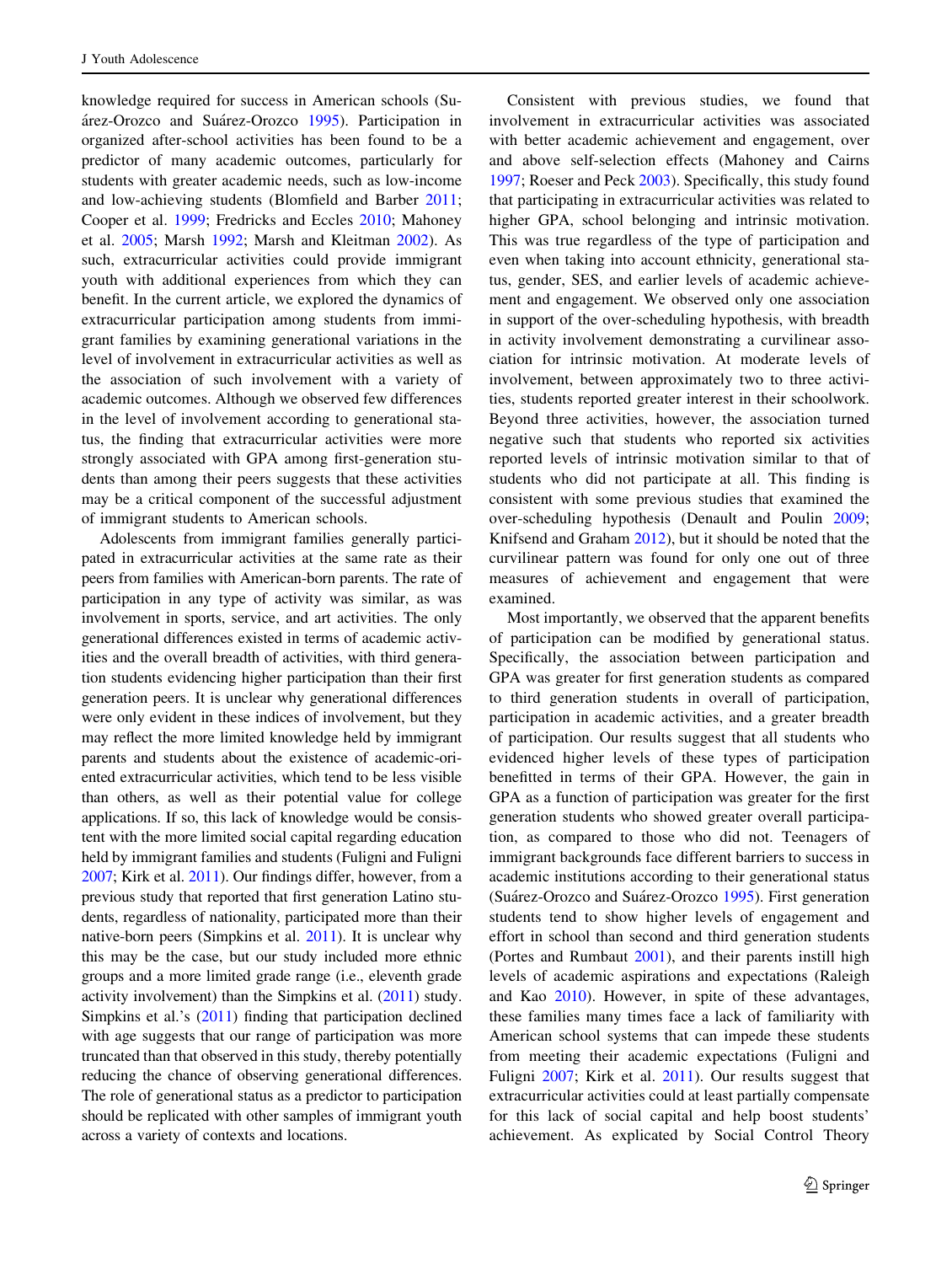(Hirshi [1969;](#page-10-0) Sampson and Laub [1990](#page-11-0)) extracurricular activities could be helping students from first generation immigrant families to bridge the gap in academic social capital necessary to succeed, just as they appear to do for those from lower socioeconomic and ethnic minority backgrounds (e.g., Blomfield and Barber [2011;](#page-10-0) Brown and Evans [2002;](#page-10-0) Mahoney et al. [2006\)](#page-11-0).

The one exception to the results discussed above was a finding that sports participation provided an apparent greater advantage in terms of school belonging among third generation students than among their first generation counterparts. Sports have been found to be associated with positive academic tracks (Eccles and Barber [1999](#page-10-0)) and even cooperative goal orientations (Takemura et al. [2007](#page-11-0)). Another explanation could be that later generations might be disadvantaged in terms of their school belonging (Su-árez-Orozco and Suárez-Orozco [1995\)](#page-11-0), and that sports are helping these youth connect to their school in a positive way (Mahoney et al. [2009\)](#page-11-0). It is unclear why this was the case for third generation students, and it should be noted that it was the only result obtained that suggested a greater benefit of participation for third generation students.

To our knowledge, this is the first study to report a differential benefit of extracurricular participation according to generational status and our findings need to be replicated among different and perhaps larger samples of youth. An interesting variable among immigrant youth could be the ethnic composition of their community or their school (Juvonen et al. [2006](#page-10-0)). The ways extracurricular activities could meet the needs of immigrant youth in new host communities and historically receiving host settings could be different, and even differ by generational status (Potochnick et al. [2012\)](#page-11-0) or industrialization history of the society (Larson and Verma [1999\)](#page-11-0). Additionally, it would be important to examine whether these differential outcomes are more evident during the high school years than during earlier in students' academic history. Denault and Poulin [\(2009](#page-10-0)) found, for example that the best predictor of outcomes in eleventh grade was participation in seventh grade and that participation generally decreased from seventh to eleventh grade. It would be important to examine if the discrepancies in outcomes found in our study among eleventh graders would be even more pronounced in earlier years in education. We did not collect information about participation before the eleventh grade and our results might show different patterns at earlier ages due to developmental factors existing at eleventh grade like shifts in social identity and time use (Barber et al. [2005](#page-10-0); Shanahan and Flaherty [2001\)](#page-11-0).

Additional studies need to examine the precise mechanisms by which extracurricular activities help foreign-born students. Whether by providing greater access to educationrelated social capitol, by strengthening ties to teachers and other students, or even by enabling the parents of immigrant students to meet and learn from other parents through activities and events, extracurricular involvement may be particularly important for immigrant students, just as they seem to be for other students who face unique challenges to their academic success (Eccles et al. [2003](#page-10-0)). Finally, parental characteristics could also be examined as moderators between immigrant youth and their participation or benefits of participation (Simpkins et al. [2013\)](#page-11-0). Language is one of the challenges immigrant parents face (Ramirez [2003](#page-11-0)), and one of the reasons participation could be particularly important for earlier immigrant generations. Unfortunately, our study did not collect data on this variable.

Given some limitations in our study, results should be interpreted with caution. First, attrition analyses showed that our participants were significantly different in terms of their GPA, such that those who participated in both waves had higher GPAs. Also, Latino students participated significantly less than Asian American and European American students from Time 1 to Time 2 of this study. Even with controls for self-selection effects in our models, it could be that differences in population samples across waves could have impacted our results. Additionally, our analyses would have been strengthened if we could have controlled for family income and baseline levels of extracurricular participation. Unfortunately, these data were not collected in our sample.

#### Conclusion

Our study was the first to examine the moderating role of immigrant status on the relationship between participation in extracurricular activities and academic outcomes. Although we did not find generational status to be a consistent predictor of participation, we did find that participating in extracurricular activities predicted higher levels of GPA, school belonging and intrinsic motivation. Importantly, our results suggest that first generation youth who participate in extracurricular activities show greater advantages in terms of their GPA. Previous studies have found that, although they tend to be very motivated in their studies, immigrant youth do not always have access to the knowledge required to successfully navigate the American school system (Pong et al. [2005](#page-11-0); Suárez-Orozco and Su-árez-Orozco [1995\)](#page-11-0). Our findings suggest that extracurricular activities can be a very valuable resource for first generation immigrant youth. Due to a lack of social capital, first-generation youth may be at-risk for earning lower grades, despite their desire to succeed. However, our findings suggest that the experience of extracurricular activities might significantly mitigate the lack of social capital, assisting immigrant youth with their aspirations to succeed in American schools.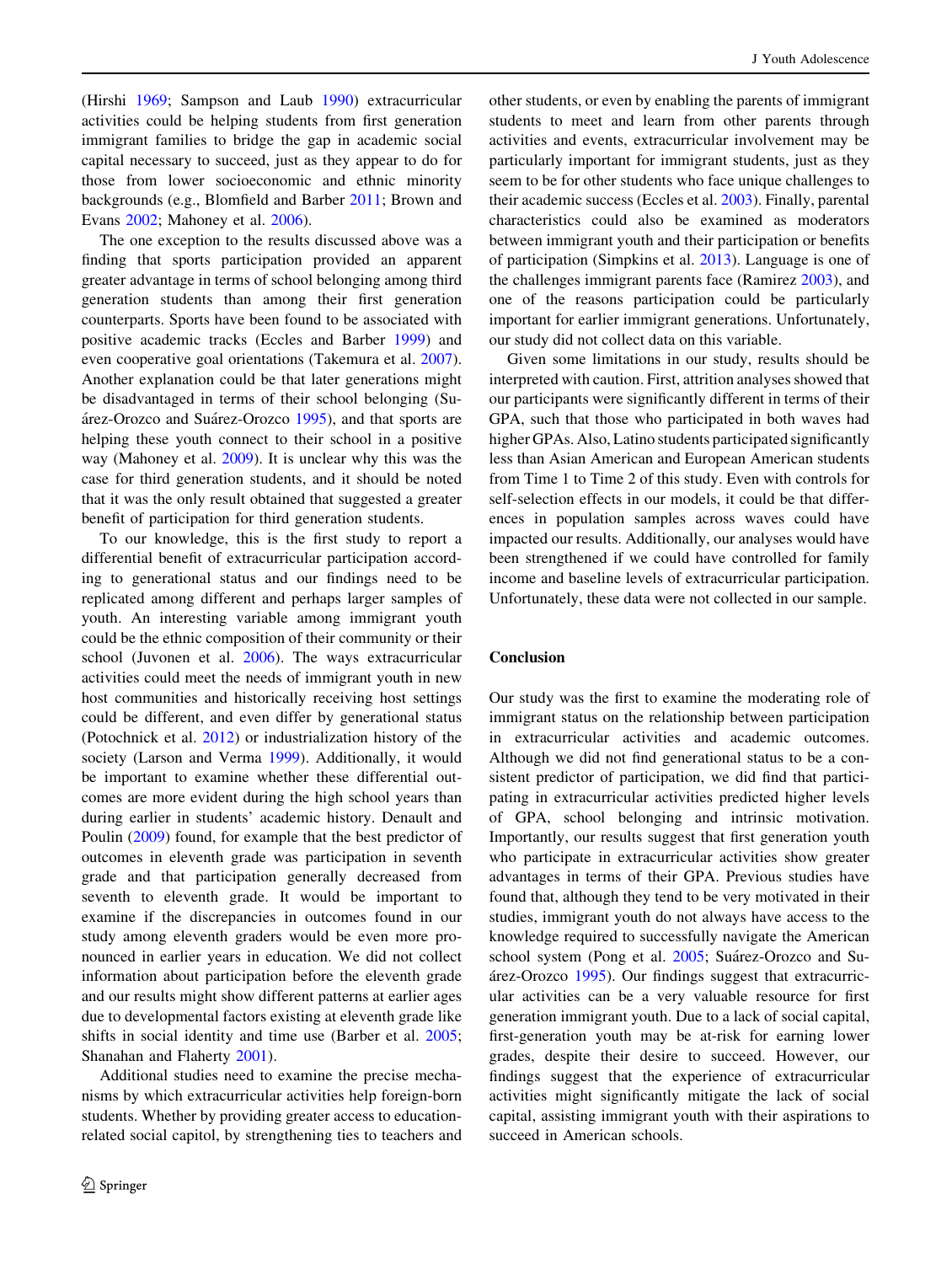Acknowledgments Support for this project provided by a grant from the Russell Sage Foundation. We would like to thank the participating students and schools for their assistance with the project.

Author Contributions DEC participated in the formulation of the research questions, performed the statistical analysis and interpretation of the data, as well as helped draft the manuscript. AJF conceived of the study, and participated in its design and coordination, interpretation of the data and helped draft the manuscript. All authors read and approved the final manuscript.

#### References

- Barber, B. L., Stone, M. R., Hunt, J. E., & Eccles, J. S. (2005). Benefits of activity participation: The role of identity affirmation and peer group norm sharing. In J. L. Mahoney, R. W. Larson, & J. S. Eccles (Eds.), Organized activities as contexts of development: Extracurricular activities, after-school, and community programs (pp. 185–210). Mahwah, NJ: Erlbaum.
- Battistich, V., & Hom, A. (1997). The relationship between students' sense of their school as a community and their involvement in problem behaviors. American Journal of Public Health, 87, 1997–2001. doi[:10.2105/AJPH.87.12.1997.](http://dx.doi.org/10.2105/AJPH.87.12.1997)
- Blomfield, C. J., & Barber, B. L. (2011). Developmental experiences during extracurricular activities and Australian adolescents' selfconcept: Particularly important for youth from disadvantaged schools. Journal of Youth and Adolescence, 40, 582-594. doi:[10.](http://dx.doi.org/10.1007/s10964-010-9563-0) [1007/s10964-010-9563-0](http://dx.doi.org/10.1007/s10964-010-9563-0).
- Bohnert, A., Fredricks, J., & Randall, E. (2010). Capturing unique dimensions of youth organized activity involvement theoretical and methodological considerations. Review of Educational Research, 80, 576–610. doi:[10.3102/0034654310364533](http://dx.doi.org/10.3102/0034654310364533).
- Brown, R., & Evans, W. P. (2002). Extracurricular activity and ethnicity creating greater school connection among diverse student populations. Urban Education, 37, 41–58. doi[:10.1177/](http://dx.doi.org/10.1177/0042085902371004) [0042085902371004.](http://dx.doi.org/10.1177/0042085902371004)
- Calabrese, R. L., & Poe, J. (1990). Alienation: An explanation of high dropout rates among African American and Latino students. Educational Research Quarterly, 14, 22–26.
- Cooper, H., Valentine, J. C., Nye, B., & Lindsay, J. J. (1999). Relationships between five after-school activities and academic achievement. Journal of Educational Psychology, 91, 369–378. doi[:10.1037/0022-0663.91.2.369.](http://dx.doi.org/10.1037/0022-0663.91.2.369)
- Darling, N., Caldwell, L. L., & Smith, R. (2005). Participation in school-based extracurricular activities and adolescent adjustment. Journal of Leisure Research, 37, 51–76. doi[:10.1007/](http://dx.doi.org/10.1007/s10964-005-7266-8) [s10964-005-7266-8.](http://dx.doi.org/10.1007/s10964-005-7266-8)
- Denault, A. S., & Poulin, F. (2009). Intensity and breadth of participation in organized activities during the adolescent years: Multiple associations with youth outcomes. Journal of Youth and Adolescence, 38, 1199–1213. doi[:10.1007/s10964-009-9437-5.](http://dx.doi.org/10.1007/s10964-009-9437-5)
- Eccles, J. S. (1983). Expectancies, values, and academic behaviors. In J. T. Spence (Ed.), Achievement and achievement motivation (pp. 75–146). San Francisco: Freeman.
- Eccles, J. S., & Barber, B. L. (1999). Student council, volunteering, basketball, or marching band what kind of extracurricular involvement matters? Journal of Adolescent Research, 14, 10–43. doi[:10.1177/0743558499141003](http://dx.doi.org/10.1177/0743558499141003).
- Eccles, J. S., Barber, B. L., Stone, M., & Hunt, J. (2003). Extracurricular activities and adolescent development. Journal of Social Issues, 59, 865–889. doi:[10.1046/j.0022-4537.2003.](http://dx.doi.org/10.1046/j.0022-4537.2003.00095.x) [00095.x.](http://dx.doi.org/10.1046/j.0022-4537.2003.00095.x)
- <span id="page-10-0"></span>Finn, J. D. (1989). Withdrawing from school. Review of Educational Research, 59, 117–142. doi:[10.3102/00346543059002117.](http://dx.doi.org/10.3102/00346543059002117)
- Fredricks, J. A., & Eccles, J. S. (2006a). Is extracurricular participation associated with beneficial outcomes? Concurrent and longitudinal relations. Developmental Psychology, 42, 698–713. doi[:10.1037/0012-1649.42.4.698.](http://dx.doi.org/10.1037/0012-1649.42.4.698)
- Fredricks, J. A., & Eccles, J. S. (2006b). Extracurricular involvement and adolescent adjustment: Impact of duration, number of activities, and breadth of participation. Applied Developmental Science, 10, 132-146. doi[:10.1207/s1532480xads1003\\_3](http://dx.doi.org/10.1207/s1532480xads1003_3).
- Fredricks, J. A., & Eccles, J. S. (2010). Breadth of extracurricular participation and adolescent adjustment among African-American and European-American youth. Journal of Research on Adolescence, 20, 307–333. doi:[10.1111/j.1532-7795.2009.00627.x](http://dx.doi.org/10.1111/j.1532-7795.2009.00627.x).
- Fuligni, A. J., & Fuligni, A. S. (2007). Immigrant families and the educational development of their children. In J. Lansford, K. Deater Deckard, & M. Bornstein (Eds.), Immigrant families in contemporary society. New York City: Guilford Publications Inc.
- Goldenberg, C., Gallimore, R., Reese, L., & Garnier, H. (2001). Cause or effect? A longitudinal study of immigrant Latino parents' aspirations and expectations, and their children's school performance. American Educational Research Journal, 38, 547–582. doi:[10.3102/00028312038003547.](http://dx.doi.org/10.3102/00028312038003547)
- Gonzalez, R., & Padilla, A. M. (1997). The academic resilience of Mexican American high school students. Hispanic Journal of Behavioral Sciences, 19, 301–317. doi:[10.1177/073998639701](http://dx.doi.org/10.1177/07399863970193004) [93004](http://dx.doi.org/10.1177/07399863970193004).
- Gottfried, A. E., Fleming, J. S., & Gottfried, A. W. (2001). Continuity of academic intrinsic motivation from childhood through late adolescence: A longitudinal study. Journal of Educational Psychology, 93, 3–13. doi:[10.1037//0022-0663.93.1.3](http://dx.doi.org/10.1037//0022-0663.93.1.3).
- Grieco, E. M., Acosta, Y. D., de la Cruz, G. P., Gambino, C., Gryn, T., Larsen, L. J., Trevelyan, E. N. & Walters, N. P. (2012). The Foreign-born population in the United States: 2010. American Community Survey Reports.
- Hansen, D. M., Larson, R. W., & Dworkin, J. B. (2003). What adolescents learn in organized youth activities: A survey of selfreported developmental experiences. Journal of Research on Adolescence, 13, 25–55. doi[:10.1111/1532-7795.1301006.](http://dx.doi.org/10.1111/1532-7795.1301006)
- Hirshi, T. (1969). Causes of delinquency. Berkeley: University of California Press.
- Jenkins, P. H. (1997). School delinquency and the school social bond. Journal of Research in Crime and Delinquency, 34, 337–367. doi[:10.1177/0022427897034003003.](http://dx.doi.org/10.1177/0022427897034003003)
- Jodl, K. M., Michael, A., Malanchuk, O., Eccles, J. S., & Sameroff, A. (2001). Parents' roles in shaping early adolescents' occupational aspirations. Child Development, 72, 1247–1266. doi[:10.1111/](http://dx.doi.org/10.1111/1467-8624.00345) [1467-8624.00345](http://dx.doi.org/10.1111/1467-8624.00345).
- Juvonen, J., Nishina, A., & Graham, S. (2006). Ethnic diversity and perceptions of safety in urban middle schools. Psychological Science, 17, 393-400. doi[:10.1111/j.1467-9280.2006.01718.x](http://dx.doi.org/10.1111/j.1467-9280.2006.01718.x).
- Kirk, C. M., Lewis Moss, R. K., Nilsen, C., & Colvin, D. Q. (2011). The role of parent expectations on adolescent educational aspirations. Educational Studies, 37, 89–99. doi[:10.1080/03055](http://dx.doi.org/10.1080/03055691003728965) [691003728965.](http://dx.doi.org/10.1080/03055691003728965)
- Knifsend, C. A., & Graham, S. (2012). Too much of a good thing? How breadth of extracurricular participation relates to schoolrelated affect and academic outcomes during adolescence. Journal of Youth and Adolescence, 41, 379–389. doi[:10.1007/](http://dx.doi.org/10.1007/s10964-011-9737-4) [s10964-011-9737-4.](http://dx.doi.org/10.1007/s10964-011-9737-4)
- Larson, R. W. (1994). Youth organizations, hobbies, and sports as developmental contexts. In R. K. Silbereisen & E. Todt (Eds.), Adolescence in context: The interplay of family, school, peers, and work in adjustment (pp. 46–65). New York: Springer.
- Larson, R. W. (2000). Toward a psychology of positive youth development. American Psychologist, 55, 170–183. doi[:10.1037/](http://dx.doi.org/10.1037/0003-066X.55.1.170) [0003-066X.55.1.170](http://dx.doi.org/10.1037/0003-066X.55.1.170).